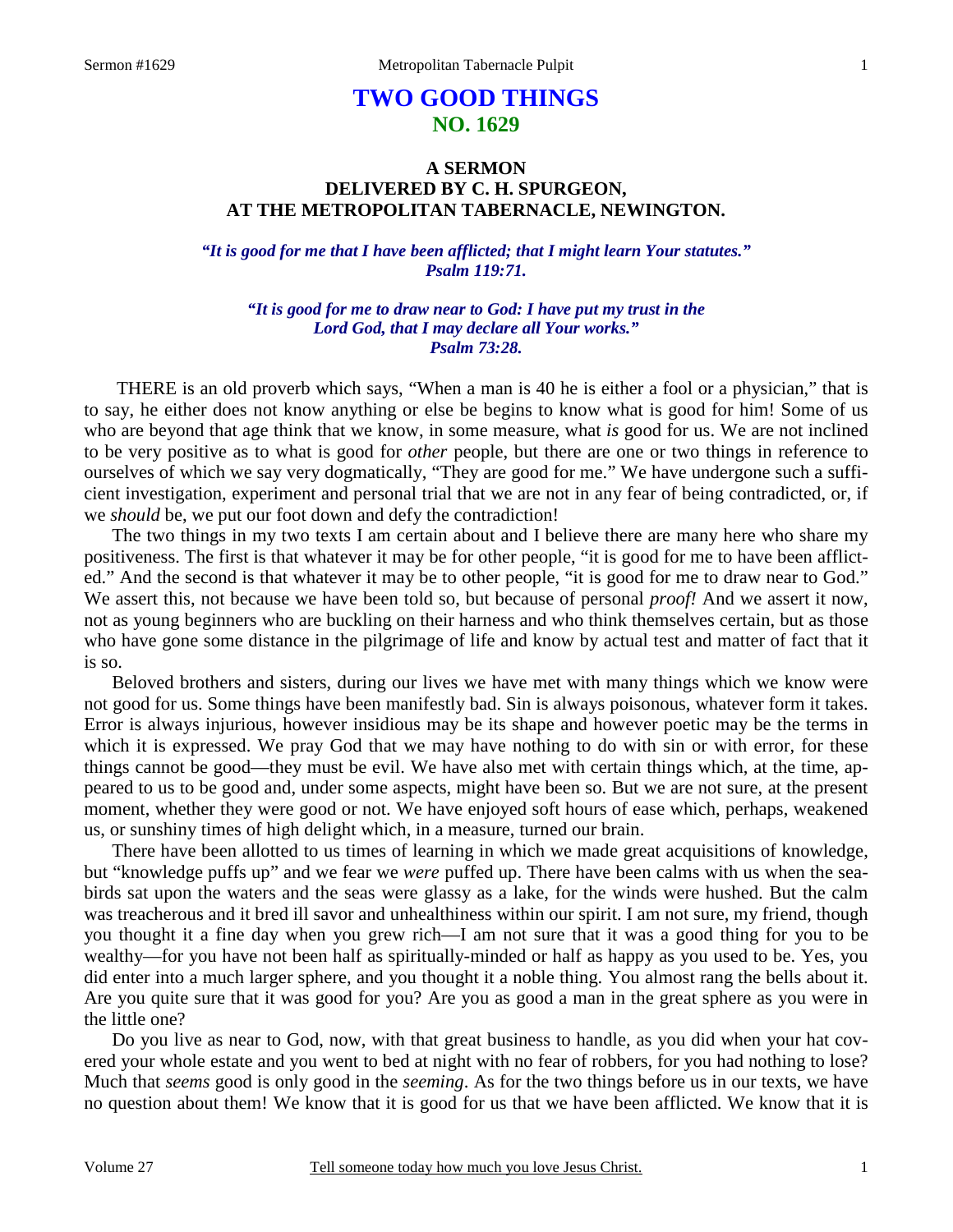good for us that we should draw near to God. We will talk about these undoubted jewels and may God grant that our talk may be profitable.

**I.** Turning to the 119<sup>th</sup> Psalm, at the 71<sup>st</sup> verse, we will talk of that good thing first—AFFLICTION HAS BEEN GOOD FOR US. "It is good for me that I have been afflicted; that I might learn Your statutes." I repeat what I said just now—every man must speak for himself—we are not sure that affliction is good for everybody. Some persons have been soured by affliction. They fell into trouble and they rebelled against God. And so the trouble did not work in them any permanent good; it rather developed their combative tendencies and they have ever since remained with their hands against other men compelling others to lift their hands against them.

 I have known individuals in a family who seemed to spite everyone they saw simply because they were disappointed in early life, or had made a venture and sustained a loss. They grew sour, they stay sour and they grow more sour every day till one wonders what strength of vinegar will yet flow through their veins! It is not good for some people to have been afflicted at all and yet it is not the fault of the *affliction*—it is the fault of the persons afflicted. It might have produced in them a splendid character if all had been right to begin with! But, inasmuch as all was wrong, that very process which should have ripened them into sweetness has hastened them to rottenness. That same thing which, in gracious souls, has brought forth everything that is pure and lovely, has, in others, produced everything that is malicious and envious. I hope, however, that I may say of many here present, or that they can say of themselves, "It is good for me that I have been afflicted."

 The inquiry is—how has it been good? First, it has been good in connection with many other good things. It has acted as a counteractive with reference to the great blessings which God has bestowed upon us in other ways. We are so constituted that we cannot bear very much prosperity. Some men might have been rich, but God knew they could not bear it and so He has never allowed them to be tempted above what they are able to bear. Others might have been famous, but they would have been ruined by pride and so the Lord, in tender mercy, has withheld from them an opportunity of distinguishing themselves, denying them this apparent advantage for their real good. Where God favors any man with prosperity He will send a corresponding amount of affliction to go with it and deprive it of its injurious tendencies.

 I have seen men walking upon the high places of the earth till their brain turned and they fell—and there was woe in the Church of God. I have seen others whom God has placed on a lofty pinnacle but, at the same time, He has almost crushed them between the upper and the nether millstone of sharp spiritual trouble, or domestic suffering, or physical pain. Many have asked, "Why is this?" and the reason has been that their suffering was an offset to their success. God's servant would have slipped with his feet if it had not been for the secret chastening that he endured. I put it to some of you whom God has greatly favored. You have looked upon your prosperity as a gift, but you have wondered why you should be tried at the same time—it was because you could not have borne the favor if you had not received the chastening! You were glad of the sail and glad of the wind that filled it, but you could not understand why the ballast was put into your hold—you thought it hindered your progress.

 My friend, you would have been blown out of the water if it had not been for the ballast which kept you where you ought to be. I, for my part, owe more, I think, to the anvil and to the hammer, to the fire and to the file, than to anything else. I bless the Lord for the correctives of His providence by which, if He has blessed me on the one hand with sweets, He has blessed me on the other hand with bitters. To me He has measured out a *double* blessing—the lamb and the bitter herbs to eat with it, seldom the one without the other. Thus, "It is good for me to have been afflicted"—good as a corrective for other goods!

 It is good, dear friends, to have been afflicted as a cure for evils existent within our nature. David says, "Before I was afflicted I went astray; but now I have kept Your Word." That is the case with many of God's servants. They were prone to one peculiar temptation and though they may not have seen it, the chastening hand of God was aimed at that special weakness of their character. We sometimes talk about phrenology and the bumps on one's head. You may make a great many mistakes over that matter, but God knows your tendencies and faculties. He knows the characteristics of His children accurately—far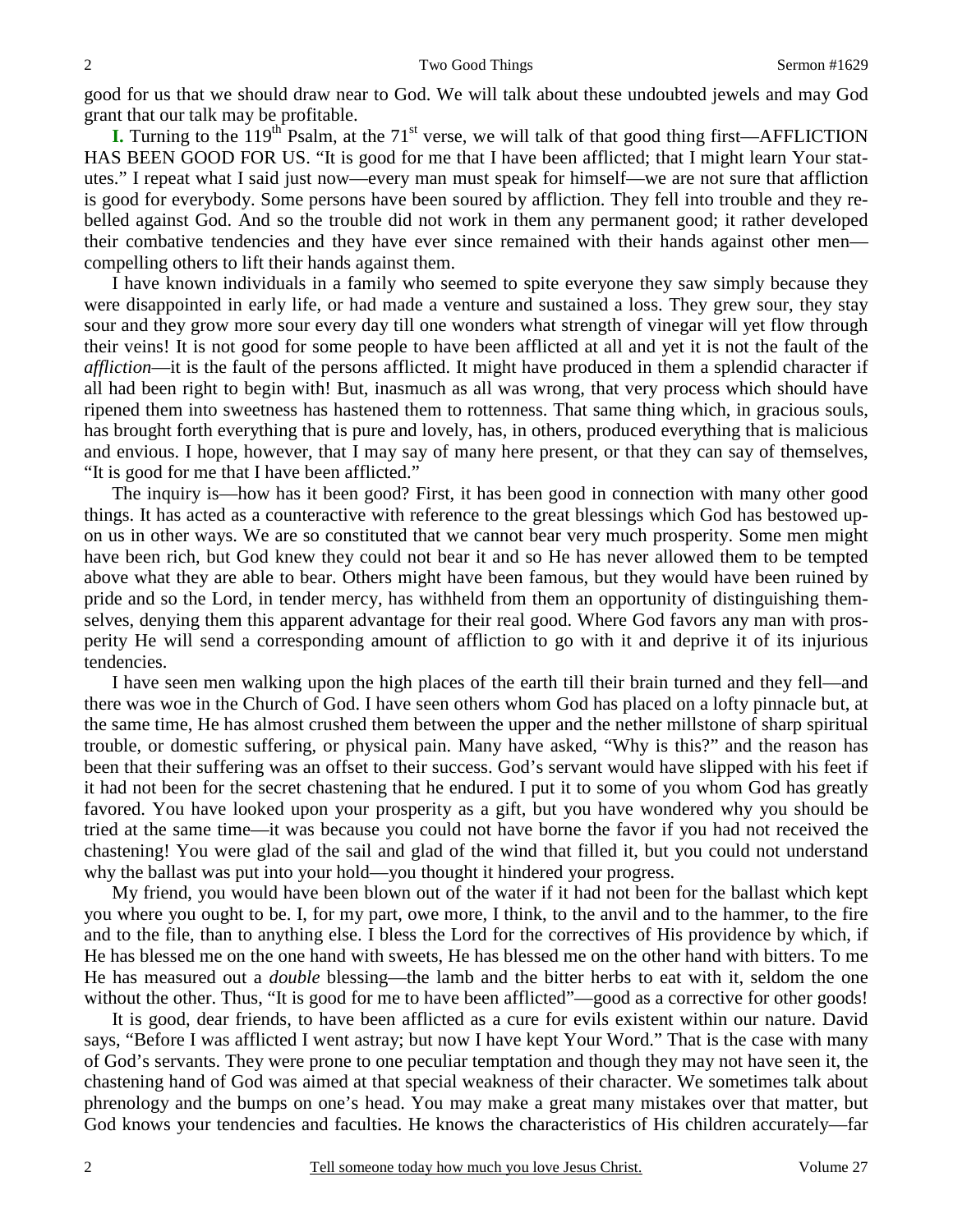more accurately than any science can ever tell them—and He deals with extraordinary wisdom and prudence towards each one of His family.

 I suppose that when the biographies of the saints are all read by the light of eternity, we, even we, shall be able to see why the painful career of certain Christians could not have been other than it was if they were to get to heaven at the last. We shall see why that unusual trial was sent and sent when they seemed least able to bear it. We shall discover that God interposed the screen of trial against the unseen fiery dart which only His eternal eyes saw—and laid the weight just where Satan was about to put the hand to overthrow—that very weight adding power to stand to the man who, in the lightness of his heart, had otherwise been tripped up. It is all well, brothers and sisters! It is all well!

 The surgery which is cutting so deep—the knife which is cutting to the very quick—is only reaching to the point where the mischief lies. That mischief must come out, root and branch. There is a cancer of evil tendency within us and not a rootlet of it must be left, for, if the least fiber of it is suffered to remain through tenderness, it will be an unkind tenderness, for the cancer will grow again and fill the heart with its malevolence. Therefore does the Lord, out of love, cut deep—sharp and cruel are His wounds. Most cruel do they seem when they are in greatest tenderness of divine grace.

We do not yet know all the mischief that is in us. I could undertake, in five minutes, to make any perfect man prove to himself that he was *not* perfect. Only let me set certain persons upon him, to tease him, and we shall soon see his irritation. Let the devil loose on a man who is hard by the threshold of heaven and you will soon find that corruption dwells even in the hearts of the regenerate! The Lord would have us aware of this and, therefore, He often sends trial to reveal the hidden evil. We are often like a glass of water which has been standing still for hours and looks very clear and bright—but there is a sediment—and a little stir soon discovers it and clouds the crystal!

 That sediment is the old nature. Trial comes and awakens into activity that which had been lying still and we say, "Dear me, I had no idea that such evil was in my heart." Of course you hadn't! You who live so comfortably at home among Christian friends do not know how sinful you are! You hear of people out in the world doing this and that and you say, "What naughty folks they are." They are no worse than *you* would be if you were put into the same position—only you are at ease and they are sorely tempted. Dogs sleep when no one enters the house, but a knock at the door will set them barking. The Lord does not wish us to boast of sham holiness and, therefore, He sends us trials that we may see the mischief which lurks in our hearts—and that we may be driven to the Holy Spirit for power to conquer our sin and to the cleansing blood of Jesus Christ for the real taking away of guilt.

 He who has struggled with his inward sins must know that he has been helped both to discover and to overcome many of them by his afflictions. And so in this sense it is good that he has been afflicted. "Foolishness is bound in the heart of a child; but the rod of correction shall drive it far from him." If this is so, we may not only bear the rod, but even kiss it! Affliction is also useful to God's people as an actual producer of good things in them. Some virtues cannot be produced in us—at least I do not see how they can be, apart from affliction. One of them is patience. If a man has no trial, how is he to be patient? We all think ourselves patient when we have nothing to bear. We can all stand on the mountain tops *before* we have tried those dizzy heights! We are all brave when the war is over, though things look rather different when bullets whistle about our ears!

 When we are thrown into the sea, our swimming abilities are not quite so extraordinary as we thought they were. We have great notions of what we can do, but *trial* is the test. Patience, I think, can scarcely be said to be in a man unless he has endured tribulation, "for tribulation works patience." A veteran warrior is the child of battles and a patient Christian is the offspring of adversity! There is a very sweet grace called *sympathy*, which is seldom found in persons who have had no trouble. We are told that our dear Lord and Master, Himself, learned sympathy by being tempted in all points like as we are. He had to *feel* our infirmities, or else He could not have been touched with a fellow feeling towards us. It is surely so with us. I have stayed, sometimes, with an admirable brother who never had, he told me, an ache or a pain since he was born that he remembered.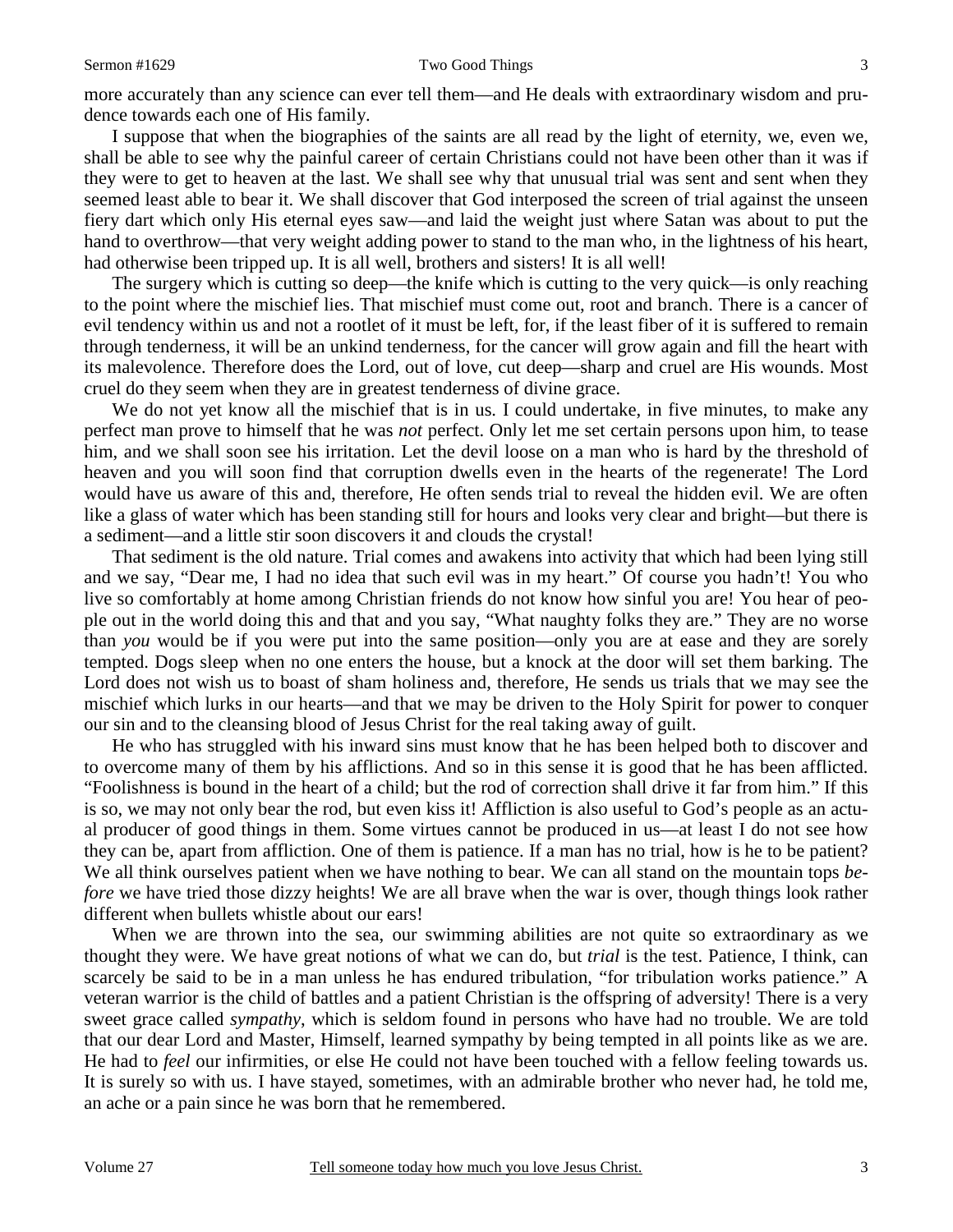He is a man of 50 and in splendid health. Well, he tries to sympathize with people and he does it to the utmost of his power, but it makes you smile. It is like an elephant picking up a pill! It is a wonderful feat for him to do. He does not understand it. You know, yourself, how hard it is to get sympathy out of those who have never endured a trial similar to your own. Someone goes to see a widow and talks to her about her grief. And she says to herself all the time, "What does he know about it? He has never lost the partner of his life." A bachelor speaks to a dear soul who has just buried her little child. Unless he is a very wise man, he is apt to say something about children which will irritate, rather than console the bereaved mother. You may try your best, but you have not much of the faculty of sympathy unless you have been in the trial. It is by passing through the fire that we know how to deal with people who are in the furnace!

 So we may thank God that we have been afflicted if we are ministers, or if we are teachers of others; we have sometimes to suffer, not for our own sake, but for the sake of others, that we may be enabled to speak a word in season to him that is weary and say to such, "I know your road. I have been that way before. I know the darkness and weariness of the way." Pilgrims who are enduring the ills of the wilderness take heart when they see a fellow traveler to whom all these are common things.

 Again, it is good for me to have been afflicted because affliction is a wonderful quickener. We are very apt to go to sleep, but affliction often wakes us up. A coachman driving a pair of horses was noticed by one who sat upon the box seat to give a cut of the whip to the off horse. The animal was going on quite regularly and properly and it seemed a needless cruelty to whip it. Another journey and he was observed to do just the same at just that place and the question was put, "I always notice that you give that horse a cut of the whip just here—why is it?" "Well, sir, he has a nasty habit of shying just at this spot," said the driver, and I take his attention off by making him think of the whip for a moment." There is something in that, brothers and sisters! Every now and then you and I are apt to stray—but an affliction takes our attention away from the temptation.

 There is also another danger in a life of ease—we are far too apt to go to sleep. Like horses, we are apt to get into the way of going on at a regular trot till we move mechanically and pursue our way half asleep. I do not know whether we are all awake even now! Many ministers preach asleep. I am sure they do! Many deacons do all the church business asleep and numbers of people come to the prayer meetings and pray in their sleep! I do not mean *physical* sleep, but I mean *spiritual* sleep, which is quite as serious a matter. The whole of some men's religion is a kind of sleep-walking! There is not that vigor in it; there is not that heart in it; there is not that earnestness in it that there ought to be. They need to be waked up by something startling.

 Our trials and afflictions are intended to do this. They come like a clap of thunder and startle us till we ask, "Where am I? What am I doing?" And we begin to question ourselves, "Am I really what I profess to be?" Death stares us in the face. We are put into the balance and weighed and tried. We try our hopes and professions and are less likely to be self-deceived. Realities become realities and fancies become fancies when sharp trials befall us. The things of this world become dreams to us when keen affliction comes. And so it is of special benefit to us because, under the Spirit of God, it is awakening and arousing.

 Again, according to our text, it is good for us to have been afflicted by way of instruction. "It is good for me to have been afflicted; that I might learn Your statutes." Trial is our school where God teaches us on the blackboard. This school house has no windows to let in the cheerful light. It is very dark and so we cannot look out and get distracted by external objectives—but God's grace shines like a candle within and by that light we see what we had never seen before! I stand on the level of my fellow men in the daylight and I cannot see the stars—the glare of day hides them—but if I am made to go down the deep well of affliction—I look up, and there are the stars visible above my head! I see what others cannot see!

 I get the Bible and its promises seem written as men sometimes write with the juice of lemon, in invisible characters. I hold the book before the fire of affliction and the writing comes out clearly—and I see in the Bible what I never would have seen if it had not been for fiery trials! The Word of promise must be precious, for God gave it! But I get into trial, myself, and there I test it—and of its preciousness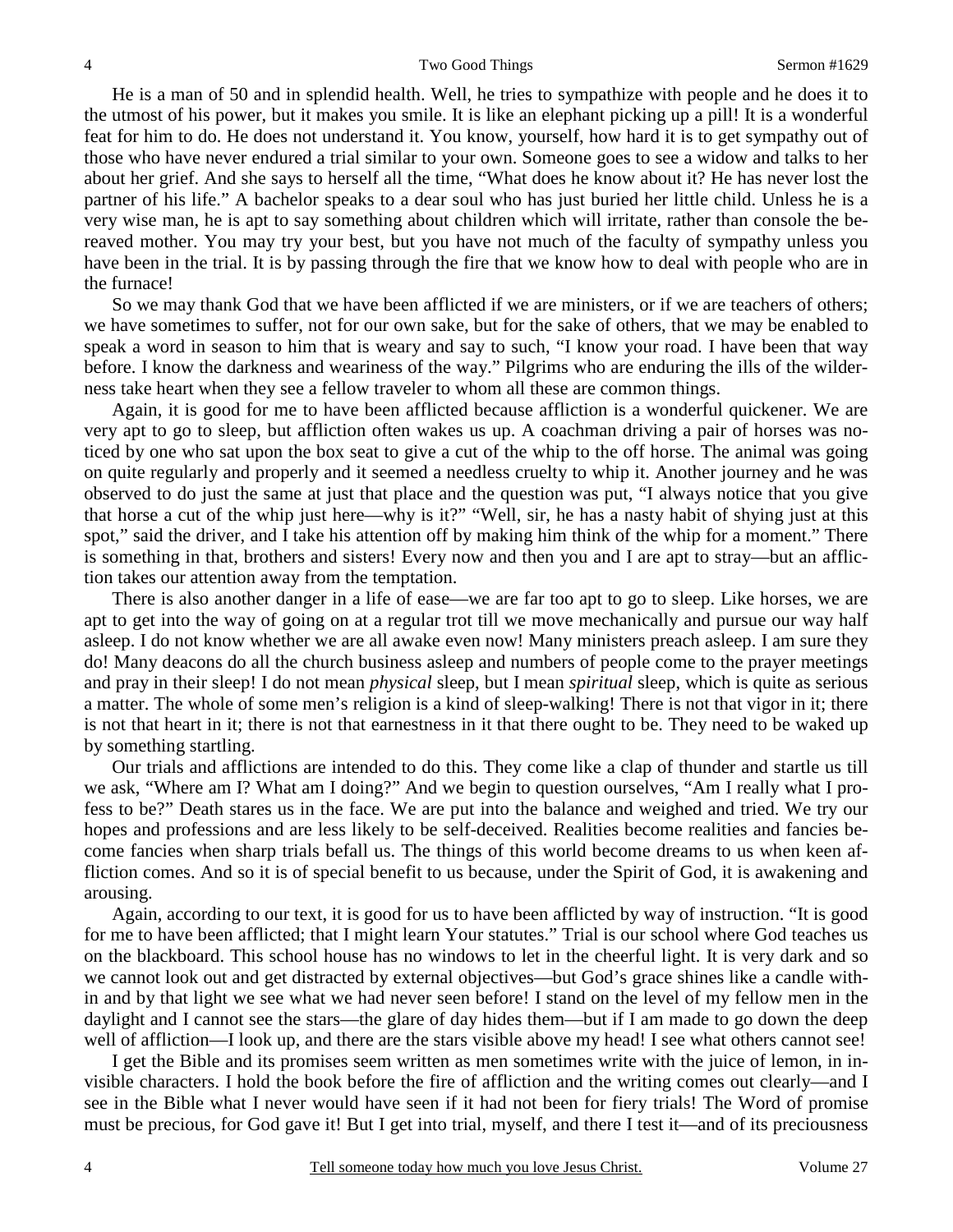I become *personally* assured. We learn, I hope, something in the bright fields of joy, but I am more and more persuaded that we do not learn a  $10<sup>th</sup>$  as much, there, as we do in the valley of death-shade!

 There the world loses its charms and we are obliged to look to God. There illusions and delusions pass away and we are compelled to rest on the eternal rock. There we learn the truth of God in such a way that we never forget or doubt it. I would to God that some young preachers were plagued all the day long and chastened every morning that they might become sound in the faith! I could wish that some of God's people were plunged into a sea of tribulation that they might get rid of the modern nonsense which delights them, now, and come back to the old, substantial doctrines of the Puritans which are the only things worth having when we come to suffer or to die!

 Yes, it is good for me to have been afflicted! Is it not good for you too, dear friends, in the way of holy education, teaching you God's Word and the value and the preciousness of it?

**II.** I cannot, however, speak any longer upon the virtues of affliction, for I need two or three minutes to dwell upon the truth of God that, DRAWING NEAR TO GOD HAS BEEN GOOD FOR US. Turn to the 73rd Psalm at the last verse—"It is good for me to draw near to God." Here, again, we speak with great certainty. Come, brothers and sisters, is it not good for you to draw near to God? But what does this drawing near to God mean? First to feel that God is near us, and then to be conscious of His presence. It means to feel, next, that we are perfectly reconciled to Him by the death of His Son and that we are permitted to speak with Him as a man speaks with his friend and, in speaking to Him, to praise Him for what we have received and to ask Him for what we need.

 We draw near Him when we tell Him what we feel and assure Him of our belief in His great love. You know what it is to draw near to a friend and to have heart-to-heart talks with him. Then you and the beloved one are quite alone and have no secrets. You tell all your secrets and you learn all that your beloved has to tell. This is drawing near to God—when the secret of your heart is with God and the secret of the Lord is with you—when He speaks to you by the Word and you speak to Him by prayer! When you confess sin and He grants forgiveness! When you spread your needs before Him and He assures you of abundant supplies.

 Now, is not this good? Is it not pleasant? Is it not enriching? Does it not raise the soul up above the world? Is it not a very good and profitable thing, so that we may say of it, emphatically, "It is good for me to draw near to God"? One good thing that comes out of it is mentioned in the text. Observe—"I have put my trust in the Lord God." The nearer you get to God, the more you will be able to *trust* Him. An unknown God is an untrusted God. "They that know Your name will put their trust in You." Those who have had the most dealings with God believe most in Him. You that begin with Him try to trust Him—but those who have dealt with Him for long feel that they *do* trust Him and cannot help it. What is faith in God, brothers and sisters, but commonsense? Though, like commonsense, it is the most unusual and most uncommon thing in the entire world!

 To trust in one who must be true is a commonsense proceeding. And to trust my God who cannot lie is the dictate of true reason! To make Him, who is the greatest fact and the greatest factor, to be, in my life, both the greatest factor and the greatest fact and to act as believing Him to be real—this is prudence. I pray you, draw near to God, so that faith may become to you the mainspring of your life, the new commonsense of your instructed spiritual nature! I rejoice in a faith that will go with me into everything. Sunday-keeping faith, meeting-going faith! If it ends there, it is a pretty piece of confectionery but faith about my *pain*, my *poverty*, my *despondency*, my *old age*—that is faith! I want to see a hardier, practical, workable faith abroad in the land.

 Look at Abraham's faith. I know it was spiritual and so do you—but what had it to do with? It had to do with the birth of a child; with seeking a city; with cattle; with land and the events of everyday life! That is the sort of faith you and I need—Monday faith, Tuesday faith, Wednesday faith—faith that will go into the kitchen; faith that will live in the workshop with you that are book folders, when the other girls laugh at you—faith that will be with you men that are in the workshop where others use foul language! We need faith that can cheer a sailor in a storm; faith that can help a dying man in the hospital; household faith; everyday faith! This is only to be had by drawing near to God. Get right close to Him in